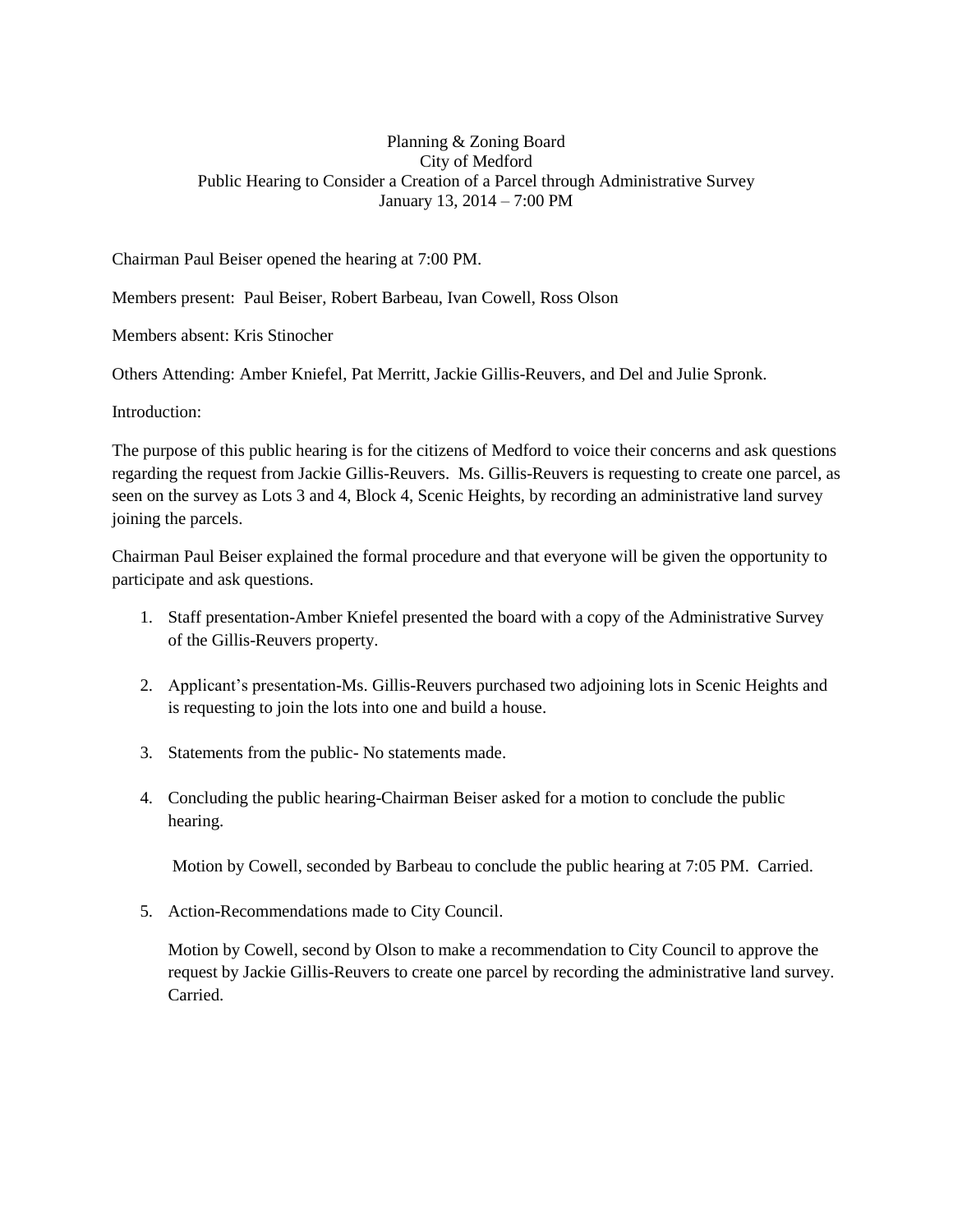## Planning & Zoning Board City of Medford Public Hearing to Consider an Amendment to City Code Section 4.26 Conditional Uses January 13, 2014 – 7:00 PM

Chairman Paul Beiser opened the hearing at 7:07 PM.

Members present: Paul Beiser, Robert Barbeau, Ivan Cowell, Ross Olson

Members absent: Kris Stinocher

Others Attending: Amber Kniefel, Pat Merritt, Jackie Gillis-Reuvers, and Del and Julie Spronk.

Introduction:

The purpose of this public hearing is for the citizens of Medford to voice their concerns and ask questions regarding an amendment to the City Code Section 4.26 conditional uses for Multi-Family Zoned Districts.

Chairman Paul Beiser explained the formal procedure and that everyone will be given the opportunity to participate and ask questions.

- 1. Staff presentation-Amber Kniefel presented the board with a proposed ordinance amendment that adds a subparagraph P: Restaurants, Eating Establishments, Community Dining, and Congregate Dining.
- 2. Applicant's presentation-None.
- 3. Statements from the public- Pat Merritt asked for clarification that adding this to the conditional use list continues to mean that the City could then issue an interim use also. An interim use is an option if an application were to be submitted for this conditional use.
- 4. Concluding the public hearing-Chairman Beiser asked for a motion to conclude the public hearing.

Motion by Olson, seconded by Cowell to conclude the public hearing at 7:10 PM. Carried.

5. Action-Recommendations made to City Council.

Motion by Cowell, second by Barbeau to make a recommendation to City Council to approve Ordinance 2014-1 as presented. Carried.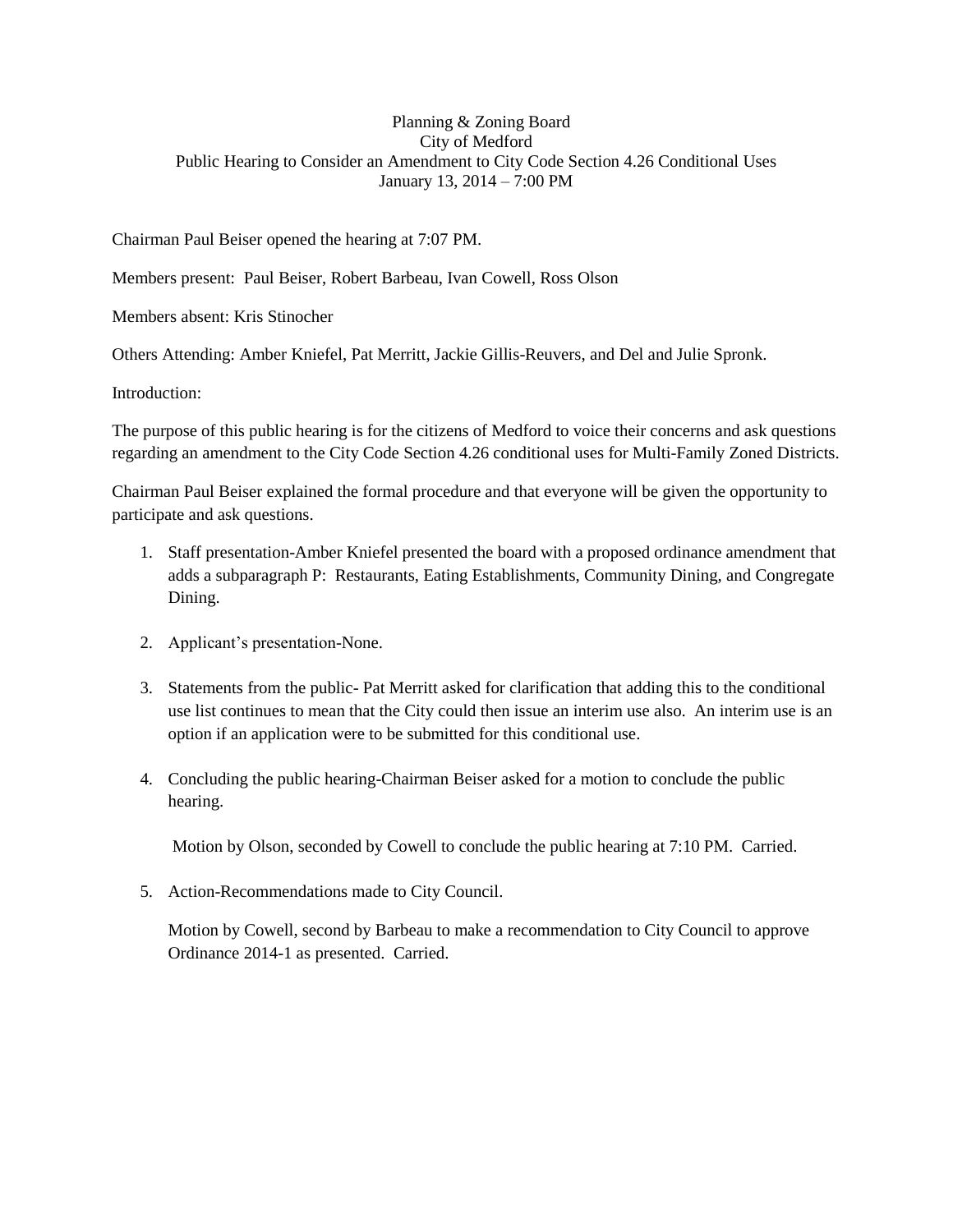## Planning & Zoning Board City of Medford Regular Meeting

Chairman Paul Beiser opened the hearing at 7:11 PM.

Members present: Paul Beiser, Robert Barbeau, Ivan Cowell, Ross Olson

Members absent: Kris Stinocher

Others Attending: Amber Kniefel, Lois Nelson, and Pat Merritt.

Regular meeting called to order by Paul Beiser at 7:11 p.m.

Agenda – There are no questions or changes to tonight's agenda.

Motion by Cowell, seconded by Olson to approve the agenda as presented. Carried.

Appointment of Offices

Motion by Olson, seconded by Barbeau to keep the officers the same as 2013 – Paul Beiser as Chairman, Ross Olson as Vice-Chairman, and Kris Stinocher as Secretary. Carried.

Minutes from the December 16, 2013 regular meeting were read.

Motion by Cowell, seconded by Barbeau to accept the December 16, 2013 regular meeting minutes as presented. Carried.

Chairperson Report from Council Meeting-Paul Beiser informed the Zoning Board that the Council had a brief discussion on the Multi-Family conditional use amendment. The Council seemed to be in favor of amending the code.

Concerns from General Public- No concerns

Old Business- No Changes

New Business-

Mayor Nelson, on behalf of the City, thanked the Zoning Board for their efforts and continuing participation on the board. Paul Beiser was appointed to another three year term on the Board.

Mayor Nelson addressed the Board on various projects that will be underway in the upcoming year. The alleyway vacation project has been partially budgeted and will begin.

The Zoning Board will be involved with the comprehensive plan when it involves land usage. Mayor Nelson would like the mixed use zone to be explored and possibly added back into the City Code to coincide with the comprehensive plan.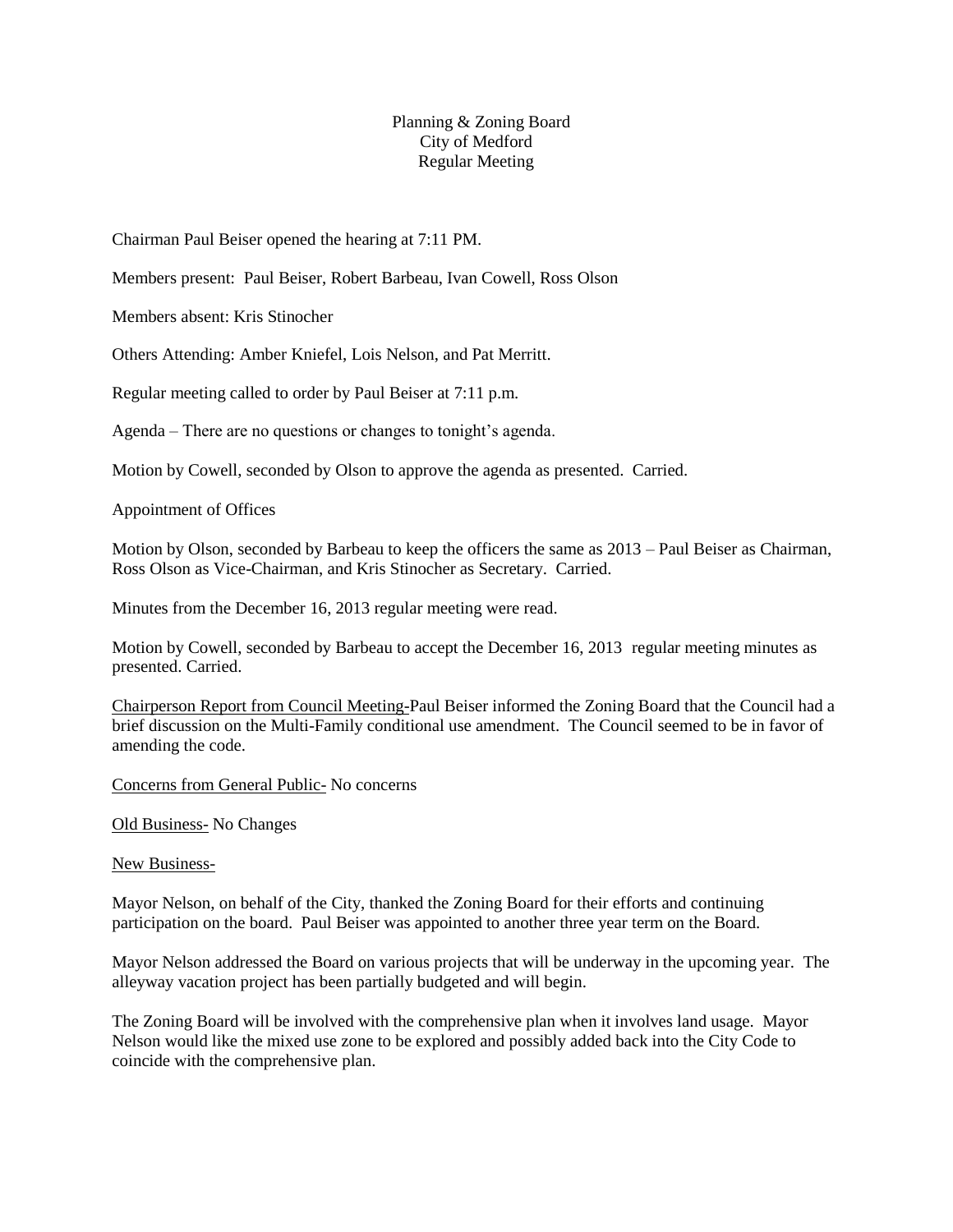Information on the Council retreats was shared with the Zoning Board. Ron Ziegler with the Central Economic Development Authority (CEDA) will facilitate the Council city planning retreat and assist with a time line for completion of the updated comprehensive plan.

Updated the Board on the time line for County Road 12. The project will begin in June.

Next regular meeting will be February 10, 2014 at 7:00 p.m.

Motion by Olson, seconded by Cowell to adjourn the regular meeting at 7:40 p.m. Carried.

# **Planning & Zoning Board City of Medford Public Hearing to Conditional Use Permit Request From Medford Senior Care March 17, 2014 – 7:00 PM**

Chairman Paul Beiser opened the hearing at 7:04 PM.

Members present: Paul Beiser, Ivan Cowell, Kris Stinocher, Ross Olson

Members absent: Robert Barbeau

Others Attending: Heather McCullum, Glen Meger, Julie Spronk, Del Spronk, Jeff Valek

Introduction:

The purpose of this public hearing is for the citizens of Medford to voice their concerns and ask questions regarding a conditional use permit request from Medford Senior Care LLC, located at 108 3<sup>rd</sup> St. NE, to open an eating establishment/restaurant at their facility.

Chairman Paul Beiser explained the formal procedure and that everyone will be given the opportunity to participate and ask questions.

- 1. Staff presentation-Heather McCullum presented board with what the intent of the Spronks want to do with their restaurant at their facility.
- 2. Applicant's presentation-Julie and Del Spronk presented their plans to open their restaurant. This included hours of operation, renting room out for parties and other community events.
- 3. Statements from the public- Glen Meger was questioning if they needed a special permit to cater.
- 4. Concluding the public hearing-Chairman Beiser asked for a motion to conclude the public hearing.

Motion by Cowell, seconded by Olson to conclude the public hearing at 7:16 PM

5. Action-Recommendations made to City Council.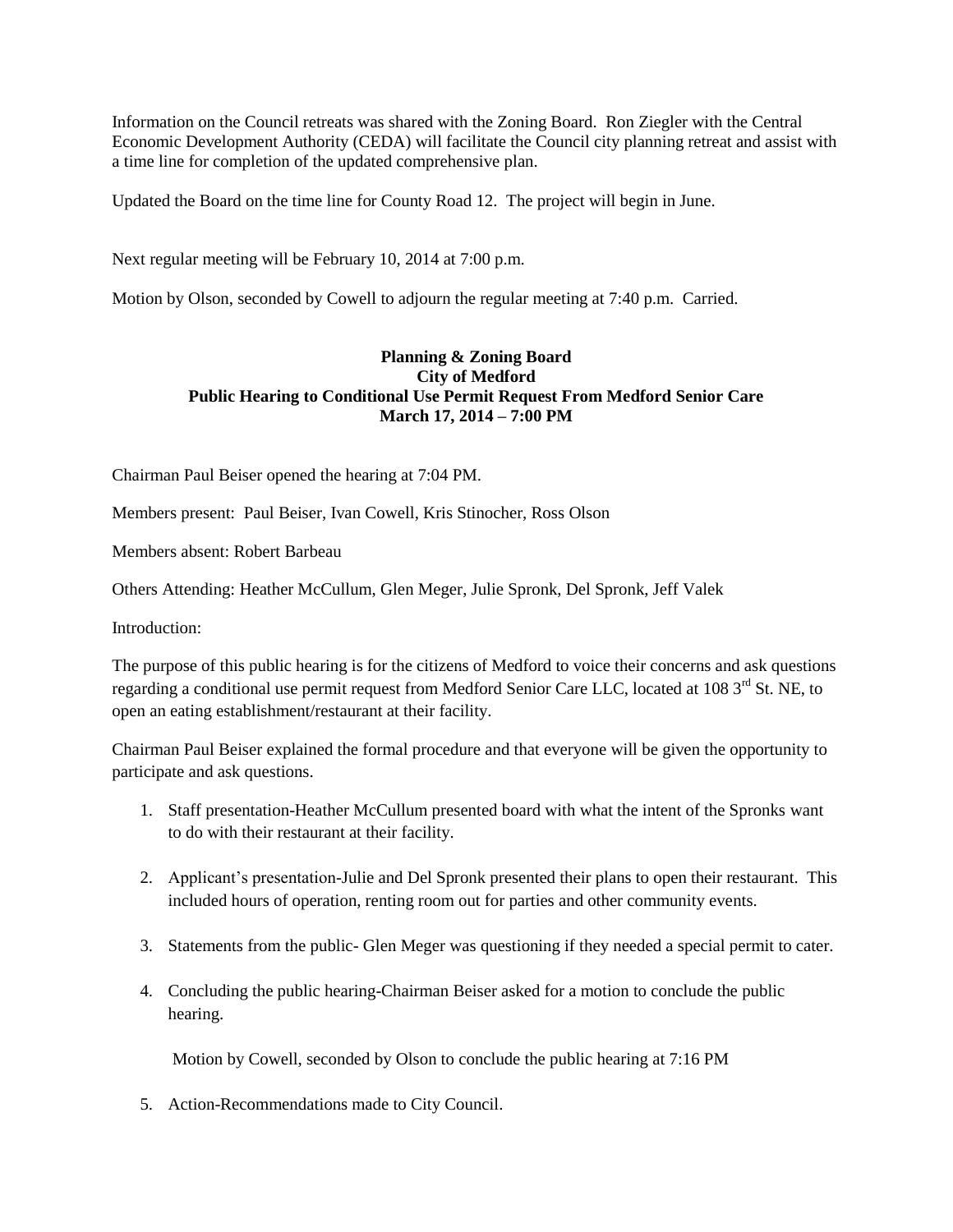Motion by Olson, second by Stinocher to make a recommendation to City Council to approve the interim use permit for the Medford Senior Care facility which will be reviewed every 3 years by the Zoning Board, also in the interim use permit, no alcohol license will be permitted at the location.

## **ZONING AND PLANNING MEETING Regular Meeting March 17, 2014**

*Roll call: Beiser, Olson, Stinocher, and Cowell Absent: Barbeau*

*Also in attendance: Heather McCullum, Glen Meger, Jeff Valek*

Regular meeting called to order by Paul Beiser at 7:18 p.m.

Agenda – There are no questions or changes to tonight's agenda.

Motion by Cowell, seconded by Olson to approve the agenda as presented. Carried.

Minutes from the January 13, 2014 regular meeting and public hearing were read.

Motion by Olson, seconded by Cowell to accept the January 13, 2014 regular meeting minutes and public hearing minutes. Carried.

Chairperson Report from Council Meeting- Appointment of officers were noted at the council meeting.

Concerns from General Public- No concerns

Old Business- Update on the County Road 12 project were discussed.

New Business- Jeff Valek is purchasing a building at 6445 N Cty Rd 45, Medford, MN 55049 for the business purpose of sandblasting. The board had to decide whether or not his business purpose fit any of the commercial uses already put in place by the city. The board decided that he fit under the auto repair (major) category.

Motion by Olson, seconded by Cowell that the business at 6445 N. Cty Rd 45, Medford, MN 55049 would fit under auto repair (major) as a commercial use.

Next regular meeting will Monday, April 21, 2014 at 7:00 PM

Motion by Cowell, seconded by Olson to adjourn the regular meeting at 8:10 p.m. Carried.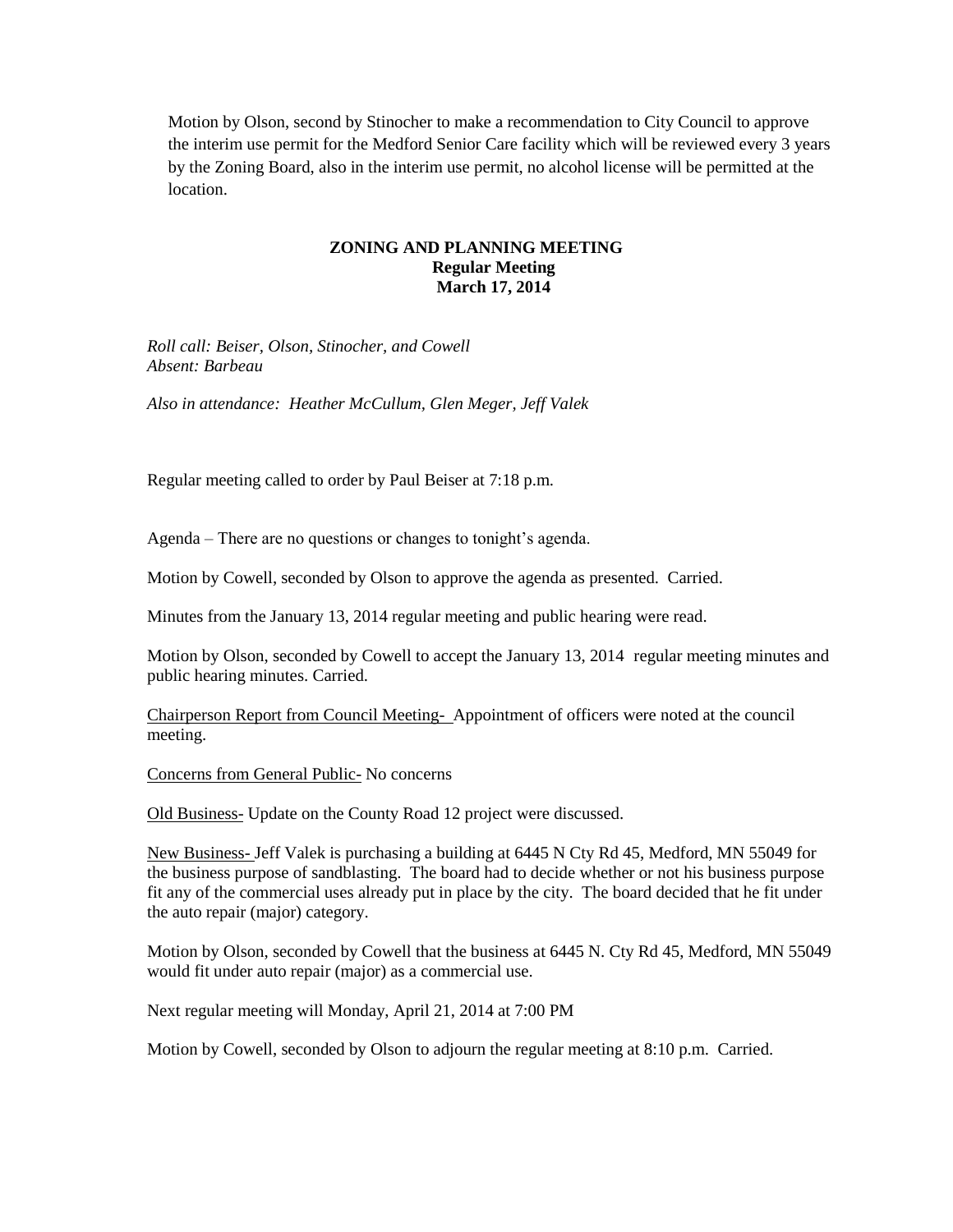## **Planning & Zoning Board City of Medford Public Hearing for a Lot Combination For John Paul April 21, 2014 – 7:00 PM**

Chairman Paul Beiser opened the hearing at 7:00 PM.

Members present: Paul Beiser, Ivan Cowell, Kris Stinocher

Members absent: Robert Barbeau, Ross Olson

Others Attending: Heather McCallum, James Drache

#### Introduction:

The purpose of this public hearing is for the citizens of Medford to voice their concerns and ask questions regarding the lot combination of two parcels property located at Lot 3, Block 40, Johnson and Company's Addition, and Lot 3, Block 1, Jones First Addition, through the Administrative Land Survey process.

Chairman Paul Beiser explained the formal procedure and that everyone will be given the opportunity to participate and ask questions.

- 1. Staff presentation-Heather McCallum presented board with what the intent of the John Paul to combine two parcels into one.
- 2. Applicant's presentation-none
- 3. Statements from the public- James Drache questioned the process of combining parcels and wanted to know advantages of do it.
- 4. Concluding the public hearing-Chairman Beiser asked for a motion to conclude the public hearing.

Motion by Cowell, seconded by Stinocher to conclude the public hearing at 7:09 PM

5. Action-Recommendations made to City Council.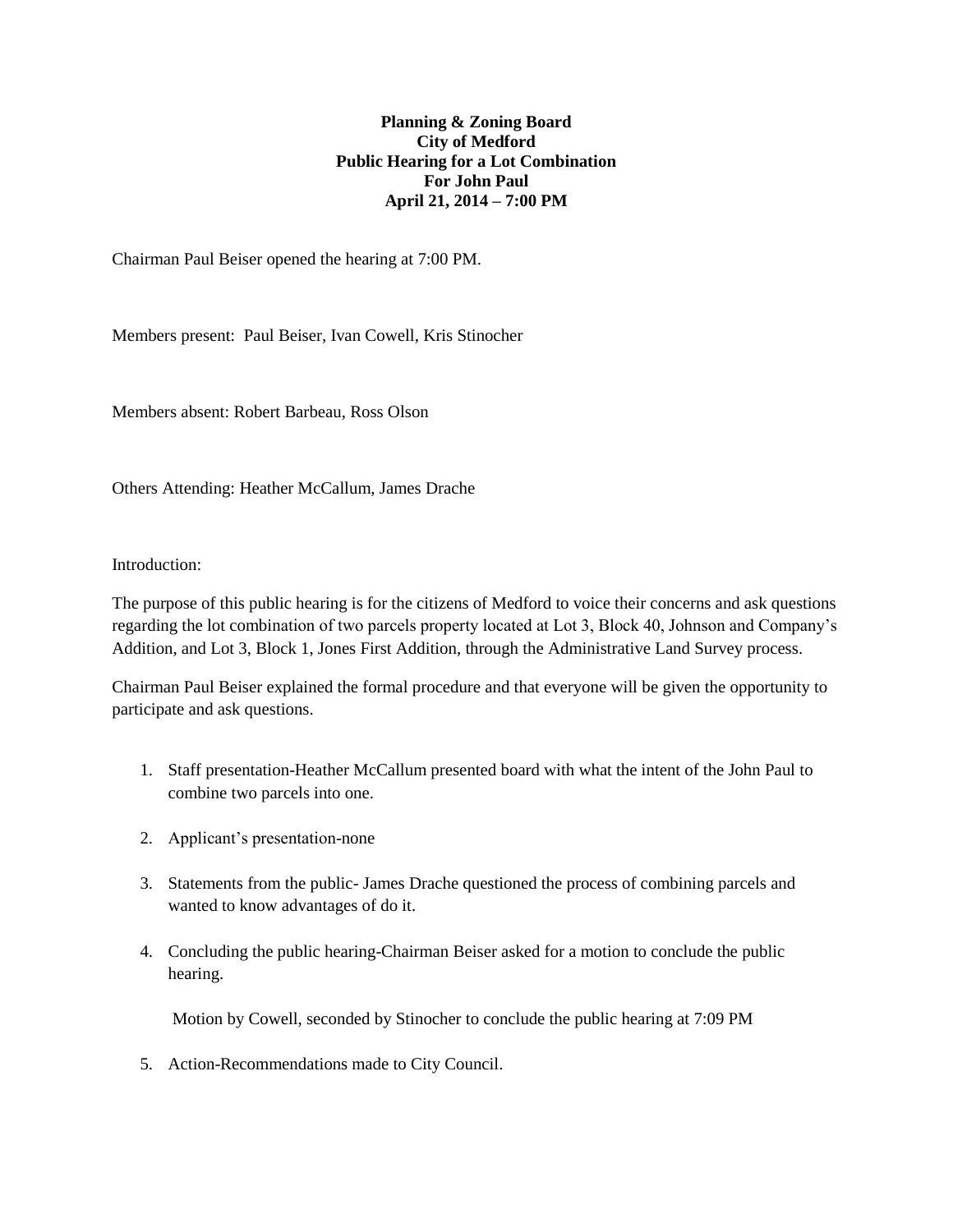Motion by Cowell, second by Stinocher to make a recommendation to City Council to approve the lot combination of two parcels located at Lot 3, Block 40, Johnson and Company's Addition, and Lot 3, Block 1, Jones First Addition, through the Administrative Land Survey process.

## **ZONING AND PLANNING MEETING Regular Meeting April 21, 2014**

*Roll call: Beiser, Stinocher, and Cowell Absent: Barbeau, Olson*

*Also in attendance: Heather McCallum*

Regular meeting called to order by Paul Beiser at 7:15 p.m.

Agenda – The MetCon Rezone and Preliminary Plat at 7:15 pm was tabled to a later time.

Motion by Cowell, seconded by Stinocher to approve the agenda as presented. Carried.

Minutes from the March 17, 2014 regular meeting and public hearing were read.

Motion by Stinocher, seconded by Cowell to accept the March 17, 2014 regular meeting minutes and public hearing minutes. Carried.

Chairperson Report from Council Meeting- Interim Use Permit was approved by the council and if a renewal is needed there would not be a fee.

Concerns from General Public- No concerns

Old Business- None

New Business- The zoning board will meet at 7:30 pm instead of 7:00 pm during the months of May, June, July, August and September 2014.

Motion by Cowell, seconded by Stinocher to change meeting time to 7:30 pm.

Next regular meeting will Monday, May 12, 2014 at 7:30 PM

Motion by Cowell, seconded by Stinocher to adjourn the regular meeting at 7:30 p.m. Carried.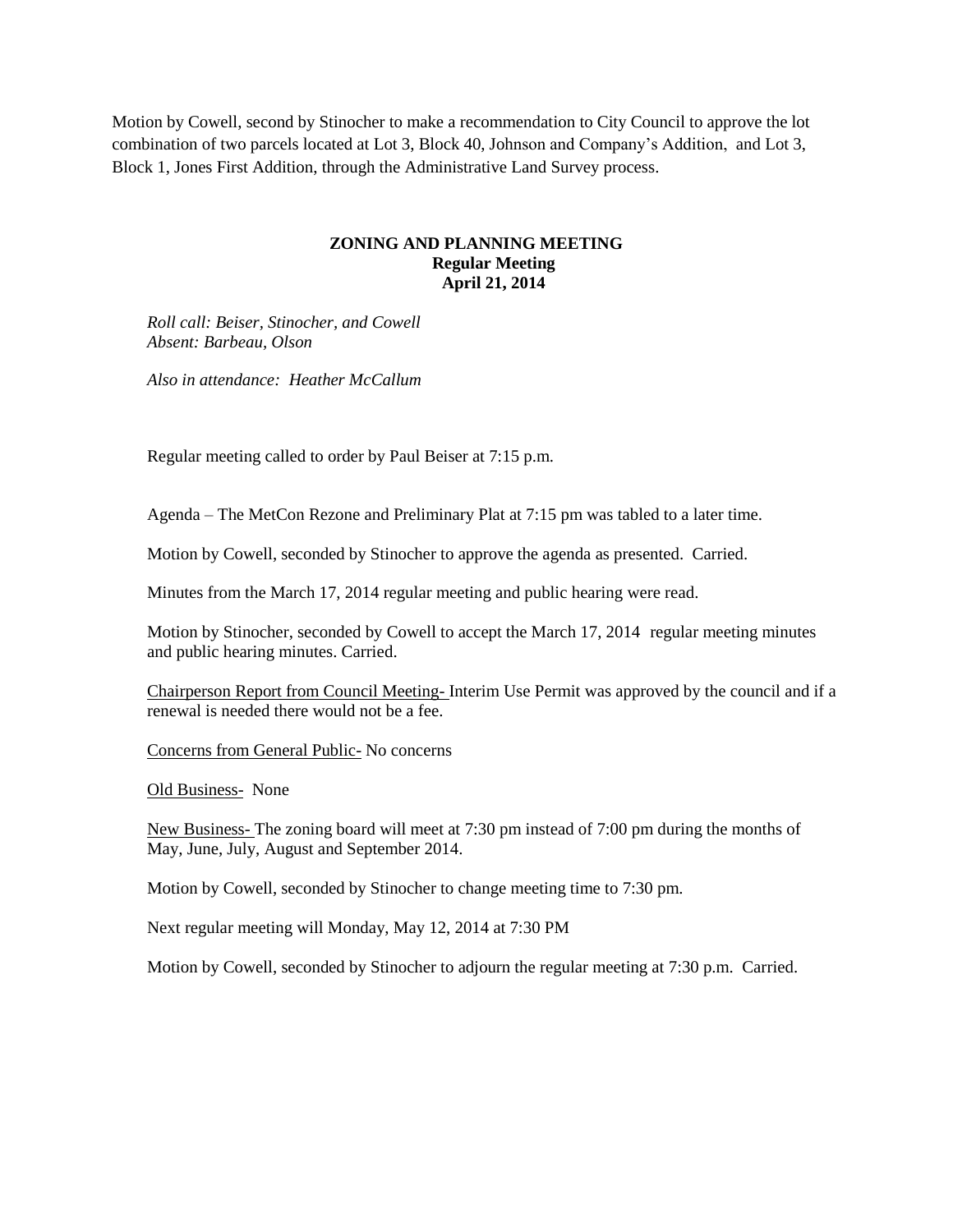## **Planning & Zoning Board City of Medford Public Hearing for a Rezone, Prelim/Final Replat, And Vacation of Utility Easements for Met-Con May 12, 2014 – 7:30 PM**

Chairman Paul Beiser opened the hearing at 7:30 PM.

Members present: Paul Beiser, Ivan Cowell, Kris Stinocher, Robert Barbeau, and Ross Olson

Members absent: None

Others Attending: Heather McCullum, Pat Merritt, John Jasinski

Introduction:

The purpose of this public hearing is for the citizens of Medford to address any questions or concerns regarding a change of zoning, a prelim and final plat, and a vacation of public utility easements from the property located at 517 Central Avenue West, Lots 2-23 of Blocks 1 and 2, Riverview Addition, which is owned by Met-Con.

Chairman Paul Beiser explained the formal procedure and that everyone will be given the opportunity to participate and ask questions.

- 1. Staff presentation-Heather McCullum presented board with what the intent was by Met-Con to rezone Riverview  $2<sup>nd</sup>$  Addition to include Lot 1, Block 1, to a C-2 zone and Lot 1, Block 2, to an R-2 zone. A request for approval of the preliminary and final plat and a request for vacation of all public utility easements shown in the Riverview Addition.
- 2. Applicant's presentation-John Jasinski stated the reason to change the zoning of Lot 1, Block 1 to a C-2 because they sold the lot to a gas station and Lot 1, Block 2 Met-Con wants to rezone to R-2 so they can possibly build an apartment complex in the future.
- 3. Statements from the public- Pat Merritt questioned John Jasinski and the location of the existing driveways to the new street/driveways on the plat. John Jasinski answered his questions.
- 4. Concluding the public hearing-Chairman Beiser asked for a motion to conclude the public hearing.

Motion by Cowell, seconded by Olson to conclude the public hearing at 7:45 PM

- 5. Action-Recommendations made to City Council.
	- A. Motion by Cowell, second by Stinocher to make a recommendation to City Council to approve the request for rezone for Lot 1, Block 1, to a C-2 zone and Lot 1, Block 2, to an R-2 zone as presented.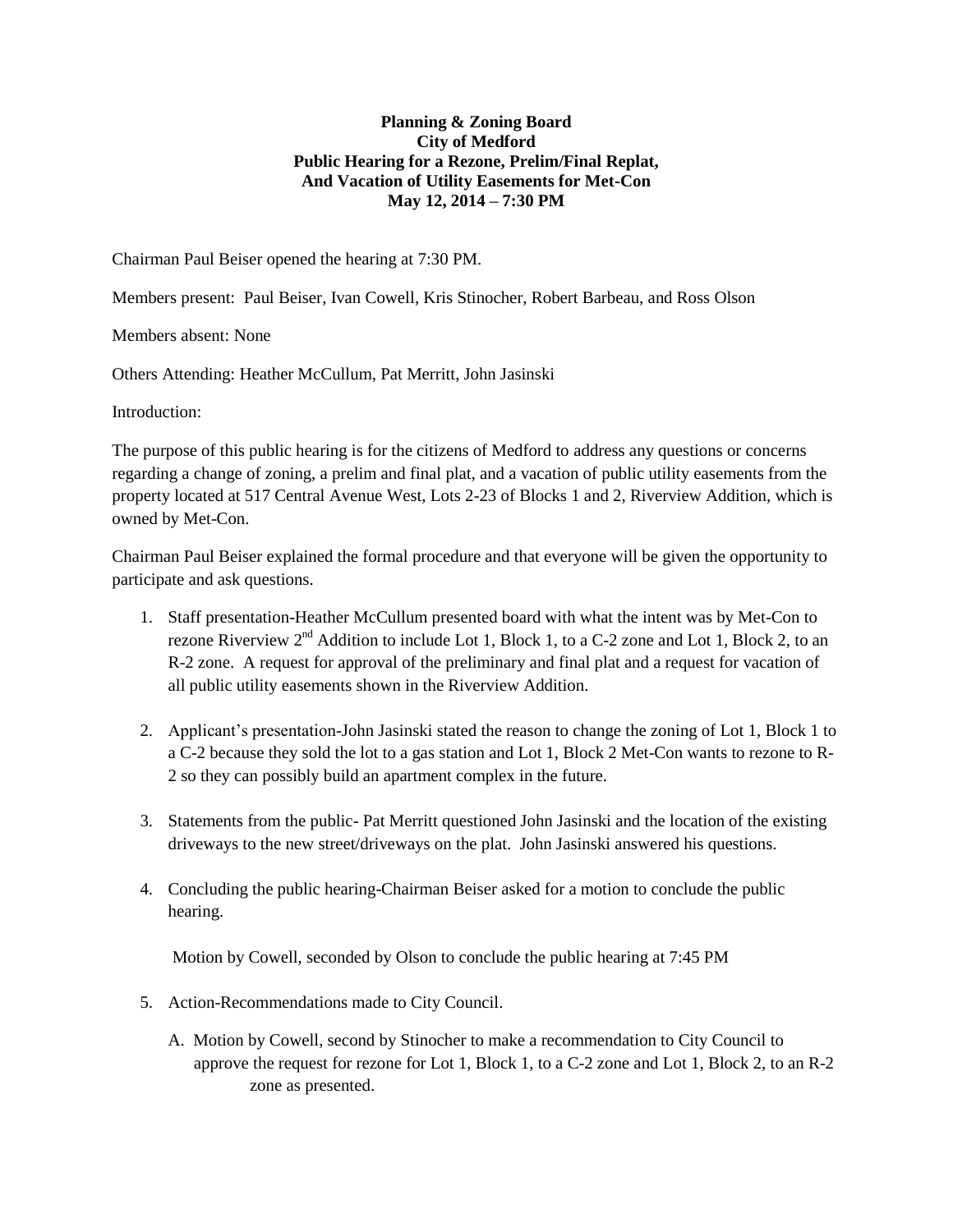B. Motion by Cowell, seconded by Barbeau to make a recommendation to City Council to approve the prelim/final plat as presented.

C. Motion by Cowell, seconded by Olson, to make a recommendation to City Council to approve the request for vacation of all public utility easements shown in Riverview Addition, as the same platted and recorded in the office of the Steele County Recorder. All that part of Riverview court as dedicated in the plat of Riverview Addition, as the same platted and recorded in the office of Steele county Recorder. With the exception of the following public utility easements: commencing at the soughwest corner of Lot 1, Block 1, Riverview Addition, thence North 89°36'00" West a distance of 30.00 feet; thence North 00°24'00" East a distance of 136.00 feet, on centerline of said Riverview Court; thence South 89°36'00" East a distance of 30.00 feet, to the northeast corner of said Lot 1; thence South 00°24'00" West a distance of 136.00, to the point of beginning.

## **ZONING AND PLANNING MEETING**

## **Regular Meeting May 12, 2014**

*Roll call: Beiser, Stinocher, Cowell, Barbeau and Olson Absent: None*

*Also in attendance: Heather McCullum, Pat Merritt*

Regular meeting called to order by Paul Beiser at 7:54 p.m.

Agenda – No changes

Motion by Olson, seconded by Barbeau to approve the agenda as presented. Carried.

Minutes from the April 21, 2014 regular meeting and public hearing were read.

Motion by Stinocher, seconded by Cowell to accept the April 21, 2014 regular meeting minutes and public hearing minutes. Carried.

Chairperson Report from Council Meeting- Chairman Beiser went to council meeting. No questions regarding our last meeting from council.

Concerns from General Public- No concerns

Old Business- None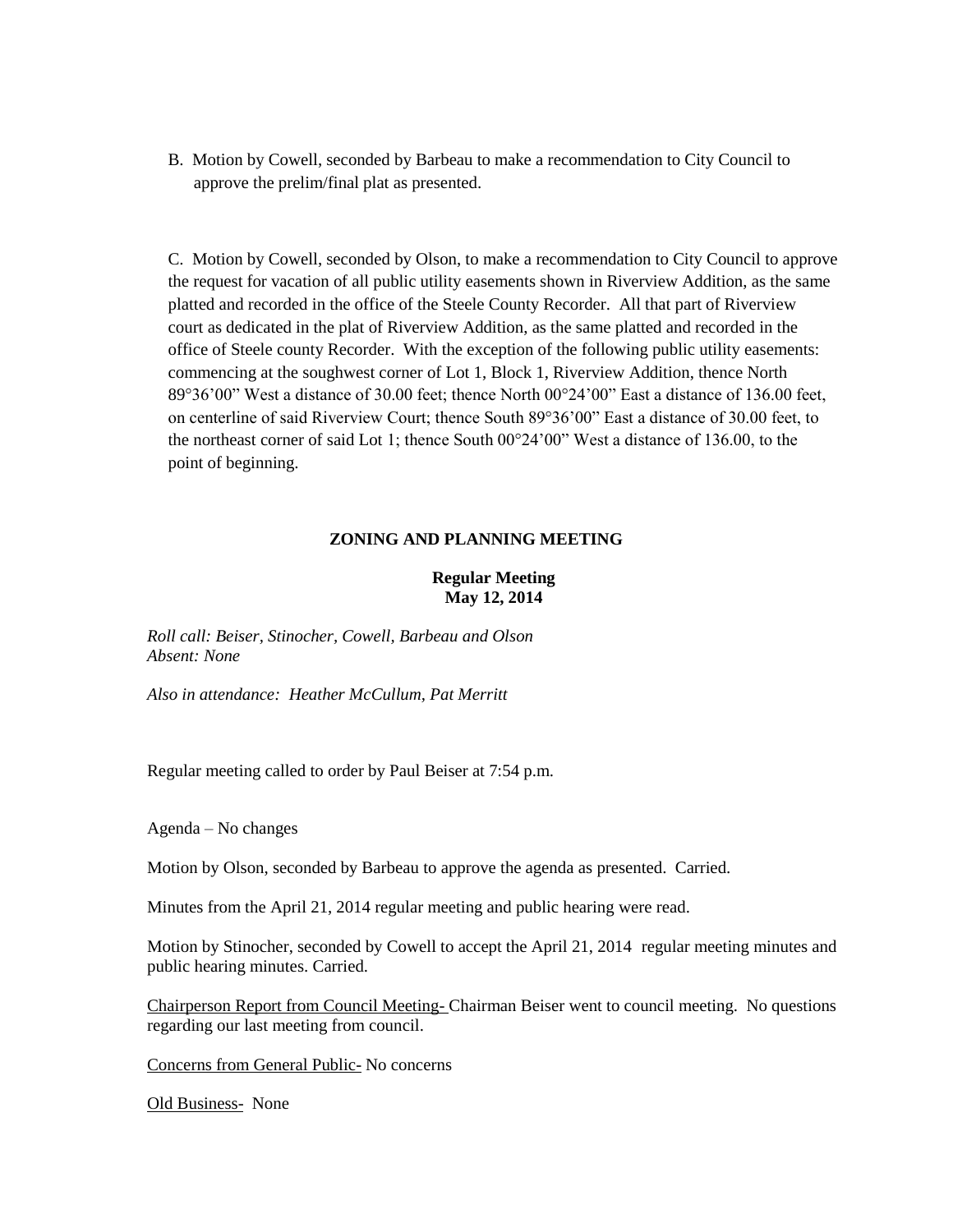New Business- Would like to add "Concerns from the Zoning Board" on the addenda for future meetings.

Next regular meeting will Monday, June 16, 2014 at 7:30 PM

Motion by Olson, seconded by Cowell to adjourn the regular meeting at 8:10 p.m. Carried.

#### **ZONING AND PLANNING MEETING PUBLIC HEARING/REGULAR MEETING MINUTES August 25, 2014**

*Roll call: Olson, Barbeau and Cowell Absent: Beiser and Stinocher*

*Also in attendance: Heather McCallum, Pat Merritt and Jason Brandvold*

Public Hearing called to order by Ross Olson at 7:49 p.m.

The purpose of this public hearing is for the citizens of Medford to address any questions or concerns regarding the lot combination of two parcels of property located at Lot 1, Block 2, Scenic Heights  $2<sup>nd</sup>$  Addition, and Lot 2, Block 2, Scenic Heights  $2<sup>nd</sup>$  Addition through the Administrative Land Survey process. The public hearing is also for the citizens of Medford to address any questions or concerns with the proposed vacation of a public utility easement on property located at 710 3rd Avenue SE.

- 1. Staff presentation- Heather McCallum presented information to the Board describing Jason Brandvold's intent to combine the two parcels into one and to vacate the current public utility easements.
- 2. Applicant's presentation- None
- 3. Statements from the public- None
- 4. Concluding the public hearing: A motion by Cowell, seconded by Barbeau to conclude the public hearing. Carried.
- 5. Action-Recommendations made to City Council. Motion by Barbeau, second by Cowell to make a recommendation to City Council to approve the lot combination of two parcels located at Lot 1, Block 2, Scenic Heights 2<sup>nd</sup> Addition, and Lot 2, Block 2, Scenic Heights 2<sup>nd</sup> Addition through the Administrative Land Survey process and recommend to City Council to approve the vacation of public utility easement on property located at 710 3<sup>rd</sup> Avenue SE. Carried.

Regular meeting called to order by Ross Olson at 7:57 p.m.

Motion by Barbeau, seconded by Cowell to approve the agenda as presented. Carried.

Minutes from the last regular meeting were read.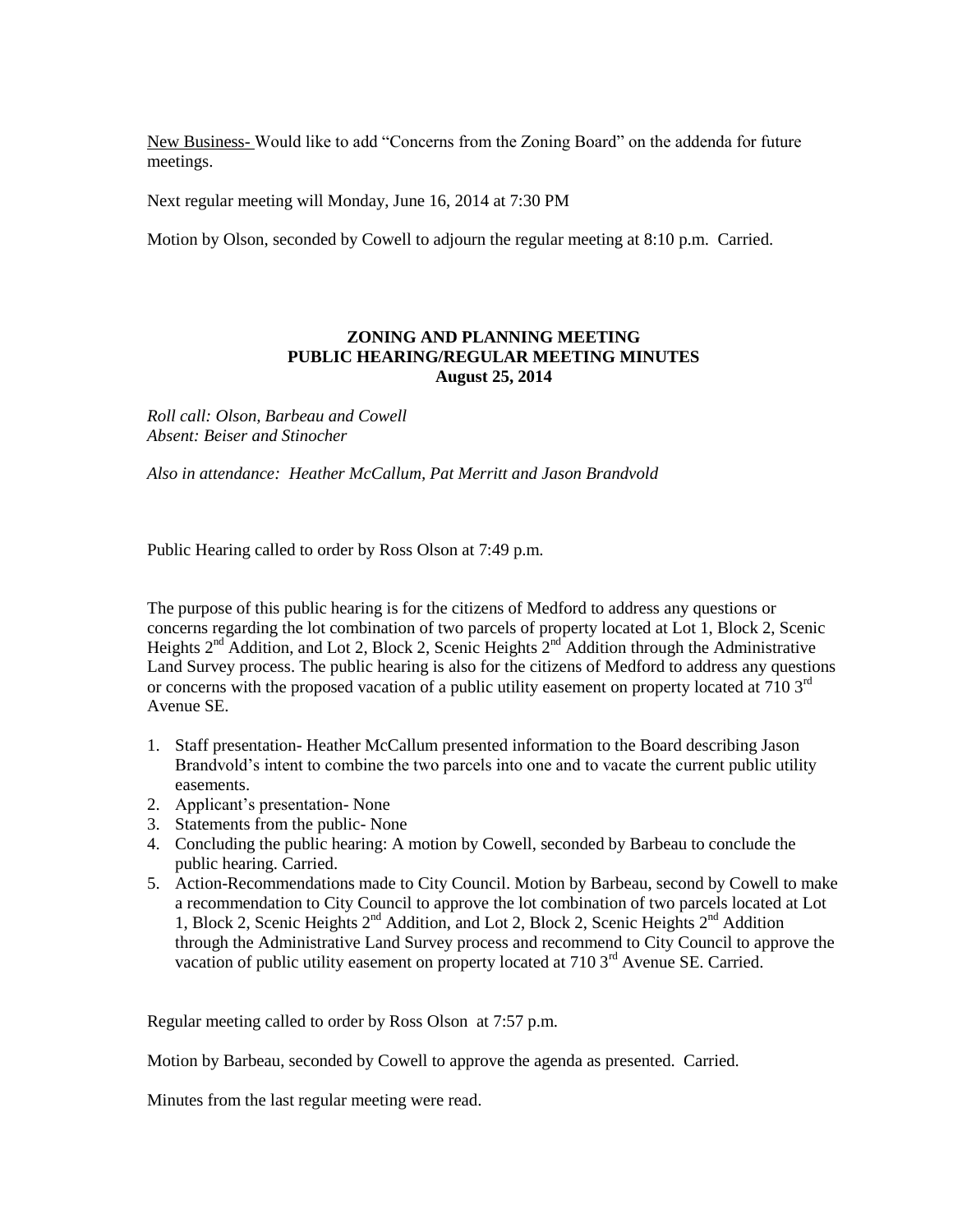Motion by Cowell, seconded by Barbeau to accept the regular meeting minutes. Carried.

Chairperson Report from Council Meeting- None

Concerns from General Public- No concerns

Old Business- None

Next regular meeting will Monday, September 15, 2014 at 7:30 PM

Motion by Barbeau, seconded by Cowell to adjourn the regular meeting at 8:05 p.m. Carried.

#### **ZONING AND PLANNING MEETING Regular Meeting December 15, 2014**

*Roll call: Beiser, Stinocher, Cowell, Barbeau Absent: Olson*

*Also in attendance: Andy Welti, Pat Merritt* 

Regular meeting called to order by Paul Beiser at 7:00 p.m.

Agenda – No changes

Motion by Cowell, seconded by Barbeau to approve the agenda as presented. Carried.

Minutes from the November 17, 2014 regular meeting and public hearing were read.

Motion by Cowell, seconded by Stinocher to accept the November 17, 2014 regular meeting minutes. Carried.

Chairperson Report from Council Meeting- No comments from council.

Concerns from General Public- No concerns

Old Business- Lighting/Glare Ordinance. Formal motion to council to adopt ordinance as proposed from page 2 of memorandum from Andy Welti. Motion by Cowell to make a formal motion to the city council to adopt the Lighting/Glare Ordinance as proposed on page 2 of memorandum from Any Welti. Second by Stinocher. Carried.

New Business-